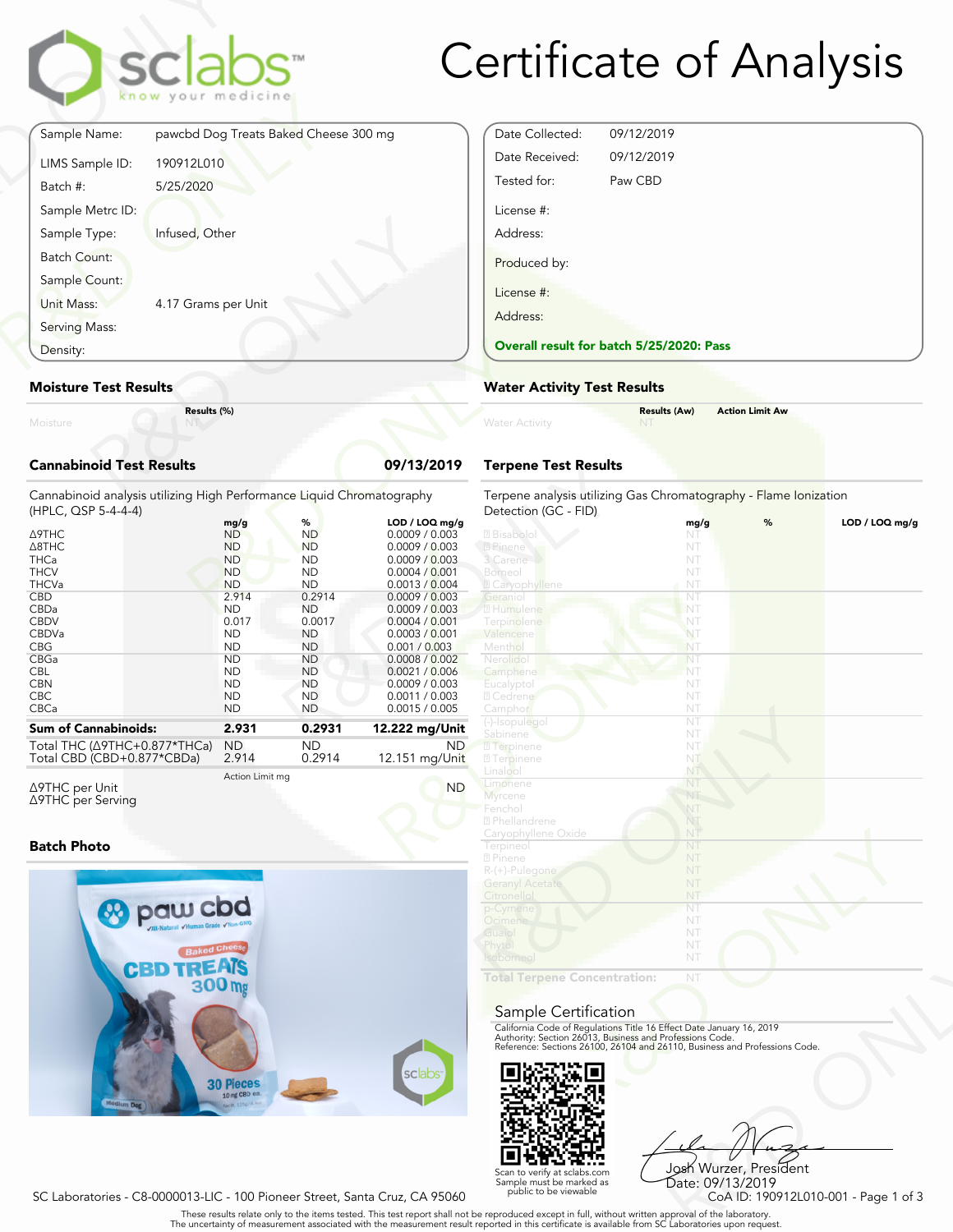

## Certificate of Analysis

| Sample Name:        |                                       |
|---------------------|---------------------------------------|
|                     | pawcbd Dog Treats Baked Cheese 300 mg |
| LIMS Sample ID:     | 190912L010                            |
| Batch #:            | 5/25/2020                             |
| Sample Metrc ID:    |                                       |
| Sample Type:        | Infused, Other                        |
| <b>Batch Count:</b> |                                       |
| Sample Count:       |                                       |
| Unit Mass:          | 4.17 Grams per Unit                   |
| Serving Mass:       |                                       |
| Density:            |                                       |

#### **Pesticide Test Results**

| Density:                          |                                                                    | <b>Overall result for batc</b> |
|-----------------------------------|--------------------------------------------------------------------|--------------------------------|
| <b>Pesticide Test Results</b>     | <b>Pesticide Test Results</b>                                      |                                |
|                                   | Pesticide, Fungicide and plant growth regulator analysis utilizing | Pesticide, Fungicide and       |
|                                   | HPLC-Mass Spectrometry and GC-Mass Spectrometry                    | <b>HPLC-Mass Spectrometry</b>  |
|                                   | $LOD / LOQ \mu g/g$<br>Action Limit µg/g<br>Results $(\mu g/g)$    |                                |
| Abamectin                         | NT                                                                 | Aldicarb                       |
| Acephate                          | NT                                                                 | Carbofuran                     |
| Acequinocyl                       | NT                                                                 | Chlordane                      |
| Acetamiprid                       | NT                                                                 | Chlorfenapyr                   |
| Azoxystrobin                      | NT                                                                 | Chlorpyrifos                   |
| <b>Bifenazate</b>                 | NT                                                                 | Coumaphos                      |
| <b>Bifenthrin</b>                 | NT                                                                 | Daminozide                     |
| <b>Boscalid</b>                   | NT                                                                 | <b>DDVP</b> (Dichlorvos)       |
| Captan                            | NT                                                                 | <b>Dimethoate</b>              |
| Carbaryl                          | NT                                                                 | Ethoprop(hos)                  |
| Chlorantraniliprole               | NT                                                                 | Etofenprox                     |
| Clofentezine                      | NT                                                                 | Fenoxycarb                     |
| Cyfluthrin                        | NT.                                                                | Fipronil                       |
| Cypermethrin                      | NT                                                                 | Imaza i                        |
| Diazinon                          | NT                                                                 | Methiocarb                     |
| Dimethomorph                      | NT                                                                 | Methyl parathion               |
| Etoxazole                         | NT                                                                 | Mevinphos                      |
| Fenhexamid                        | NT                                                                 | Paclobutrazo                   |
| Fenpyroximate                     | NT                                                                 | Propoxur                       |
| Flonicamid                        | NT                                                                 | Spiroxamine                    |
| Fludioxonil                       | NT                                                                 | Thiacloprid                    |
| Hexythiazox                       | NT                                                                 |                                |
| Imidacloprid                      | NT                                                                 |                                |
| Kresoxim-methyl                   | NT                                                                 | <b>Heavy Metal Test Res</b>    |
| Malathion                         | NT                                                                 |                                |
| Metalaxyl                         | NT                                                                 | Heavy metal analysis utiliz    |
| Methomyl                          | NT                                                                 |                                |
| Myclobutanil                      | NT                                                                 | Spectrometry (ICP-MS)          |
| Naled                             | NT                                                                 |                                |
| Oxamyl<br>Pentachloronitrobenzene | NT<br>NT                                                           | Cadmium<br>Lead                |
| Permethrin                        | NT                                                                 | Arsenic                        |
|                                   | NT                                                                 |                                |
| Phosmet                           | NT                                                                 | Mercury                        |
| Piperonylbutoxide                 | NT                                                                 |                                |
| Prallethrin                       | NT                                                                 |                                |
| Propiconazole                     | NT                                                                 |                                |
| Pyrethrins                        | NT                                                                 |                                |
| Pyridaben                         | NT                                                                 |                                |
| Spinetoram                        | NT                                                                 |                                |
| Spinosad                          | NT                                                                 |                                |
| Spiromesifen                      | NT                                                                 |                                |
| Spirotetramat                     | NT                                                                 |                                |
| Tebuconazole<br>Thiamethoxam      | NT                                                                 |                                |
|                                   |                                                                    |                                |
| Trifloxystrobin                   | NT                                                                 |                                |

#### **Mycotoxin Test Results**

Mycotoxin analysis utilizing HPLC-Mass Spectrometry **Results (μg/kg) Action Limit μg/kg LOD / LOQ μg/kg** NT



Frect Date January 16, 2019<br>
Trofessions Code.<br>
110, Business and Professions Code.<br>
110, Business and Professions Code.<br>
108 Wurzer, President<br>
Date: 09/13/2019<br>
CoA ID: 190912L010-001 - Page 2 of 3<br>
pproval of the labora Josh Wurzer, President Date: 09/13/2019<br>CoA ID: 190912L010-001 - Page 2 of 3

#### SC Laboratories - C8-0000013-LIC - 100 Pioneer Street, Santa Cruz, CA 95060

. These results relate only to the items tested. This test report shall not be reproduced except in full, without written approval of the laboratory.<br>The uncertainty of measurement associated with the measurement result re

#### **Pesticide Test Results**

Date Collected: 09/12/2019 Date Received: 09/12/2019

| ıg                  | Pesticide, Fungicide and plant growth regulator analysis utilizing |                |                   |                     |
|---------------------|--------------------------------------------------------------------|----------------|-------------------|---------------------|
| $LOD / LOQ \mu g/g$ | HPLC-Mass Spectrometry and GC-Mass Spectrometry                    | Results (µq/q) | Action Limit µq/q | $LOD / LOQ \mu g/g$ |
|                     | Aldicarb                                                           |                |                   |                     |
|                     | Carbofuran                                                         | NT             |                   |                     |
|                     | Chlordane                                                          | NT             |                   |                     |
|                     | Chlorfenapyr                                                       | NT             |                   |                     |
|                     | Chlorpyrifos                                                       | NT             |                   |                     |
|                     | Coumaphos                                                          | NT             |                   |                     |
|                     | Daminozide                                                         | NT             |                   |                     |
|                     | <b>DDVP</b> (Dichlorvos)                                           | NT             |                   |                     |
|                     | <b>Dimethoate</b>                                                  | NT             |                   |                     |
|                     | Ethoprop(hos)                                                      | NT             |                   |                     |
|                     | Etofenprox                                                         | NT             |                   |                     |
|                     | Fenoxycarb                                                         | NT             |                   |                     |
|                     | Fipronil                                                           | NT             |                   |                     |
|                     | Imazalil                                                           | NT             |                   |                     |
|                     | Methiocarb                                                         | NT             |                   |                     |
|                     | Methyl parathion                                                   | NT             |                   |                     |
|                     | Mevinphos                                                          | NT             |                   |                     |
|                     | Paclobutrazol                                                      | NT             |                   |                     |
|                     | Propoxur                                                           | NT             |                   |                     |
|                     | Spiroxamine                                                        | NT             |                   |                     |
|                     | Thiacloprid                                                        | NT             |                   |                     |
|                     |                                                                    |                |                   |                     |
|                     | <b>Heavy Metal Test Results</b>                                    |                |                   |                     |
|                     | Heavy metal analysis utilizing Inductively Coupled Plasma Mass     |                |                   |                     |
|                     | Spectrometry (ICP-MS)                                              |                |                   |                     |
|                     |                                                                    | Results (µg/g) | Action Limit µg/g | $LOD / LOQ \mu g/g$ |
|                     | Cadmium<br>Lead                                                    | NT             |                   |                     |
|                     |                                                                    |                |                   |                     |
|                     | Arsenic                                                            |                |                   |                     |
|                     | Mercury                                                            | NT             |                   |                     |

#### **Heavy Metal Test Results**

| Spectrometry (ICP-MS)                 | Heavy metal analysis utilizing Inductively Coupled Plasma Mass                                                                                                                                                 |                     |
|---------------------------------------|----------------------------------------------------------------------------------------------------------------------------------------------------------------------------------------------------------------|---------------------|
|                                       | Results (µg/g)<br>Action Limit µg/g                                                                                                                                                                            | LOD / LOQ $\mu$ g/g |
| Cadmium<br>Lead<br>Arsenic<br>Mercury | NT                                                                                                                                                                                                             |                     |
| Sample Certification                  |                                                                                                                                                                                                                |                     |
|                                       | California Code of Regulations Title 16 Effect Date January 16, 2019<br>Authority: Section 26013, Business and Professions Code.<br>Reference: Sections 26100, 26104 and 26110, Business and Professions Code. |                     |
|                                       |                                                                                                                                                                                                                |                     |

Scan to verify at sclabs.com Sample must be marked as public to be viewable